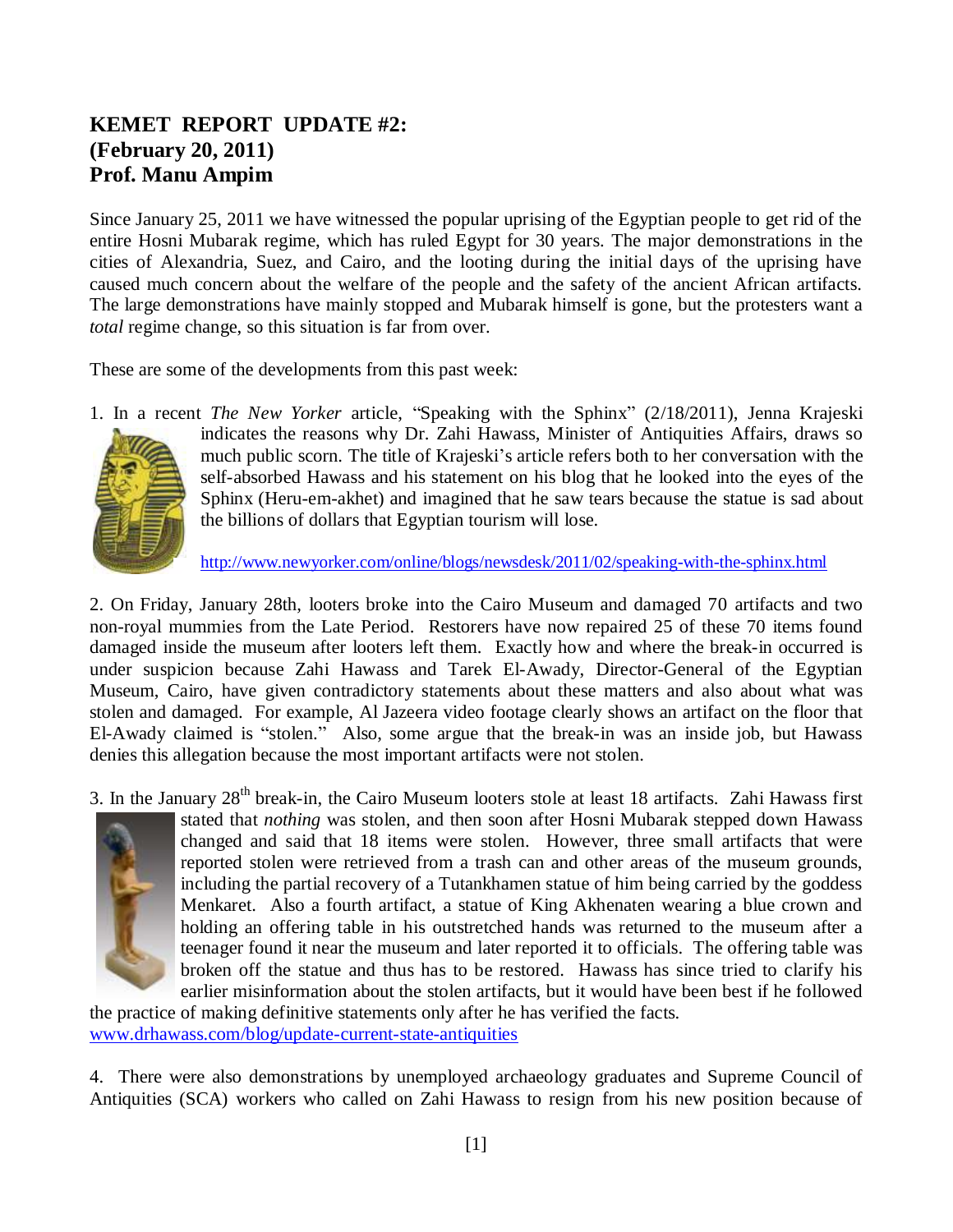corruption, nepotism, and his tight one-man control of the Egyptian antiquities field, among other criticisms. Hawass was appointed to a new position, Minister of Antiquities Affairs, and is seen as part of the old corrupt Mubarak regime. There was a march on February  $16<sup>th</sup>$  from the Cairo Museum to Hawass" SCA office in the Zamalek district. The demonstrators criticized Hawass for a long list of reasons, such as: his irresponsible comments that *no* artifacts had been stolen from the Cairo Museum, which allowed the thieves time to probably smuggle the artifacts out of the country; that he is an actor and showman and behaves as if he is the personal owner of the antiquities; his taking over the discoveries and excavation work of other researchers without giving them credit; and not allowing foreign archaeologists to speak freely about their ideas and research work for fear of not receiving security clearance in order to be granted an excavation permit. Hawass' response to the demands for him to step down is that "I cannot leave my job for some kids in the street. If I feel one day that I'm not doing something good for my country, I will resign." He added, "Once you would not dare to show no respect to a government minister, now they come and spit in your face if they do not like what they hear."

However, Hawass has also received support from foreign archaeologists who praise his work in modernizing the antiquities bureaucracy, and allowing visitors to have more appreciation of the antiquities in Egypt. In addition, some of his local Egyptian supporters love to see Hawass tell foreign archaeologists and Egyptologists what to do and when to do it.

5. AN UPDATE: On February 11th, robbers broke into a storage magazine in Dahshur, near the mudbrick pyramid of King Amenemhet III, and thus far it appears that only 8 small amulets were stolen.

6. AN UPDATE: In late January, at the Qantara East site in the Sinai area there was a total of 6 boxes taken from the storage magazine, but it is not yet known how many artifacts were stolen. Thus far, a total of **298** artifacts (5 more since my first report last week) from this site have since been located and returned.

7. Unfortunately, other sites were recently broken into. At Saqqara, the tomb of Hetepka was broken into and the false door and other objects may have been stolen. This tomb was previously excavated and published by Geoffrey Martin. There are also reports that a storage magazine was broken into, and at the Abusir site (located between Giza and Sakkara) part of the false door was stolen from the Rahotep tomb. This is not the same Rahotep that I am writing about in my forthcoming book, *Modern Fraud*). Other locations also had attempted break-ins, and a committee has been formed to investigate all of these incidences. Hawass stated, "The rats have come out of their holes…The revolution may have been a good thing, but it has also caused the thieves and vipers to come out."

8. On February 15<sup>th</sup>, UNESCO Director-General Irina Bokova called for increased vigilance from art dealers and collectors to verify the origin of cultural items from Egypt that could have been recently stolen and that might be imported, exported and/or offered for sale, especially on the internet. However, this is nothing new that there are stolen artifacts from Kemet. All of the artifacts from Kemet are stolen in one way or another. For example, even licensed archaeologists are engaged in professional tomb robbing, and art dealers, collectors, and museum officials already know that new artifacts are acquired through shady deals and activities.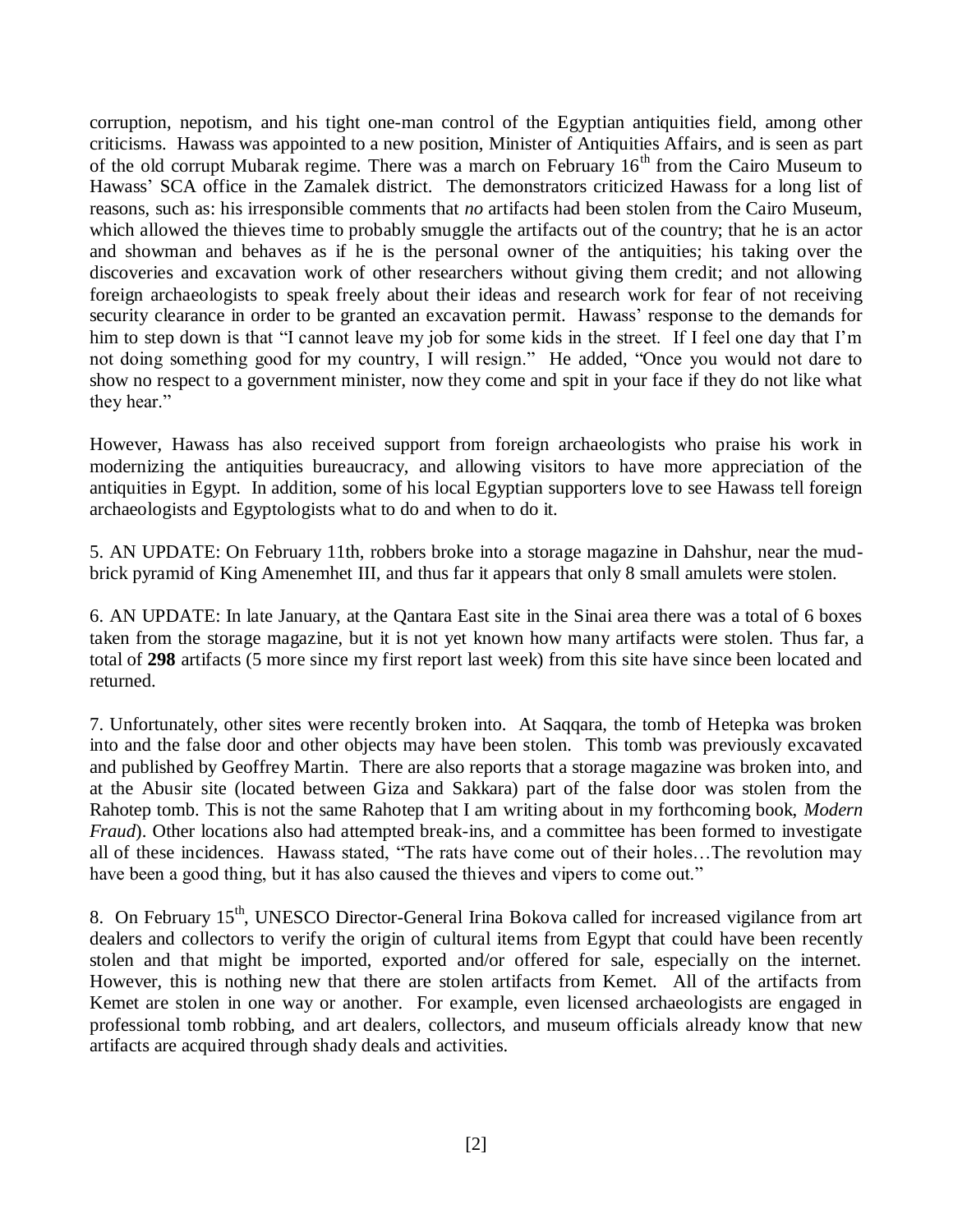[http://www.unesco.org/new/en/media-services/single-](http://www.unesco.org/new/en/media-services/single-view/news/unesco_calls_on_art_dealers_and_collectors_to_be_on_the_alert_for_stolen_egyptian_artefacts/back/18256/)

[view/news/unesco\\_calls\\_on\\_art\\_dealers\\_and\\_collectors\\_to\\_be\\_on\\_the\\_alert\\_for\\_stolen\\_egyptian\\_arte](http://www.unesco.org/new/en/media-services/single-view/news/unesco_calls_on_art_dealers_and_collectors_to_be_on_the_alert_for_stolen_egyptian_artefacts/back/18256/) [facts/back/18256/](http://www.unesco.org/new/en/media-services/single-view/news/unesco_calls_on_art_dealers_and_collectors_to_be_on_the_alert_for_stolen_egyptian_artefacts/back/18256/)

9. Regarding stolen artifacts, on February  $15<sup>th</sup>$ , the St. Louis Museum of Art filed a federal lawsuit asking a judge to order that the U.S. government has no claim on a 3,200-year-old mummy mask that officials in Egypt say was stolen from their country two decades ago.



The Ka-Nefer-Nefer mask, with its inlaid glass eyes and plaster face, has been on display since the museum purchased it in 1998 from a New York art dealer for \$499,000. It has been a source of controversy since at least 2006, when a top Egyptian antiquities official demanded its return, saying it had been stolen in the early 1990s from a storage room near the Step Pyramid of Saqqara, where it was excavated in 1952.

[http://www.stltoday.com/news/local/crime-and-courts/article\\_6a5937bc-0ea6-50ca-94ab-aa45697af009.html](http://www.stltoday.com/news/local/crime-and-courts/article_6a5937bc-0ea6-50ca-94ab-aa45697af009.html)

10. Since the January  $25<sup>th</sup>$  uprising the archaeological sites have been closed due to security measures, although some locations in the south stayed open eventhough there were no tourists to visit them. Other sites reopened in early February. As of today, all of the sites around Egypt are again open to the public. According to reports written a few hours after the reopening, small groups of between 20 to 50 tourists, including some Egyptians, visited the Giza plateau, Saqqara, and Luxor. *Ahram Online* newspaper reported that Ali El-Asfar, head of the Giza plateau monuments, said that in the last week the number of tourists who came to the plateau was about 800 people a day (which is a tiny fraction of the usual number of tourists during this peak period in the tourist season). In Luxor, Mansour Borak, supervisor of antiquities, pointed out that by noon today the Karnak temples had only 93 tourists.

Also, a total of six museums have reopened, including three in Cairo: the Egyptian ( Cairo) Museum, Coptic Museum, and Museum of Islamic Art; also open are the Luxor Museum, Mummification Museum in Luxor, and Nubian Museum in Aswan. However, the remainder of Egypt"s 24 museums remain closed until security measures are worked out. It will take some time before the tourist industry can recover from this severe blow to the industry during this peak season.

11. *The Daily News Egypt* (2/19/11) reported that in an effort to crackdown on corruption three former ministers under the Mubarak regime were arrested on February 17<sup>th</sup>. These were the Minister of Interior Habib El-Adly, the Minister of Housing Ahmed El-Maghraby, and the Minister of Tourism, Zuheir Garannah. Mounir Fakhry Abdel Nour was appointed as the new Minister of Tourism by the interim government. Tourism is the main industry of employment in Egypt, and the country attracted more than 12.5 million visitors in 2009, with the revenue from this industry generating \$11.6 billion.

12. Since they are still relevant, I will end this update with the same comments that I ended my first report with last week: